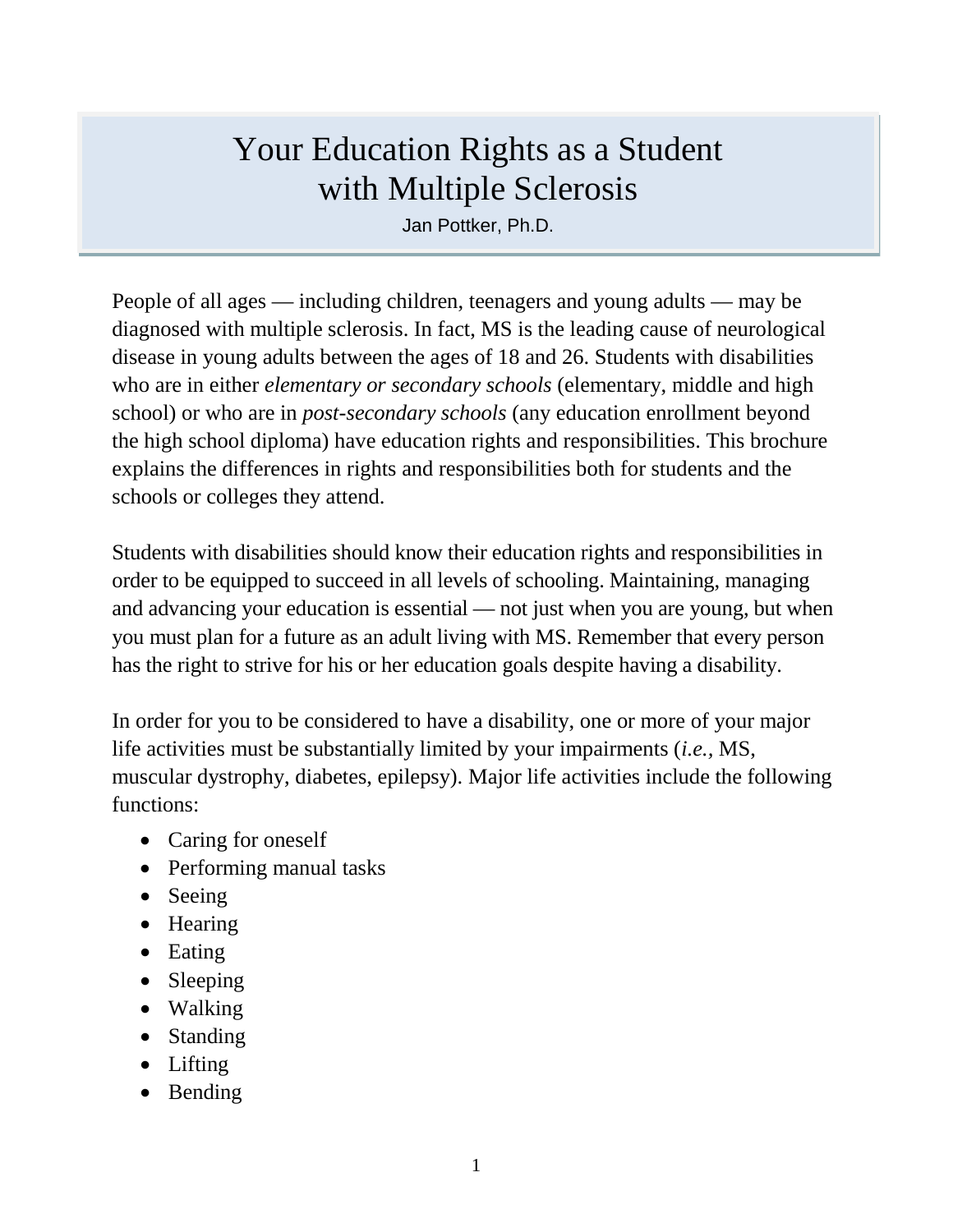- Speaking
- Breathing
- Learning
- Reading
- Concentrating
- Thinking
- Communicating
- Working

Secondary and post-secondary schools have to consider how an impairment or how multiple impairments affect a major life activity of the student. Schools and colleges may not base their coverage only on how a particular impairment affects a student's ability to learn. They must assess what is needed by students to ensure that they have an equal opportunity to participate fully in all school activities.

The message is clear. Students living with MS have the right to a nondiscriminatory education. A student may not be excluded from educational activities solely on the basis of their MS. Many young people find that their MS symptoms and education needs change over time. In fact, an impairment which is episodic or in remission remains a disability if, when in an active phase, it would substantially limit a major life activity. This means that even if your MS is in remission, you retain your disability rights.

# **Federal Laws Protecting Students with MS**

There are several important federal laws and amendments that protect students with disabilities from discrimination in education. The different anti-discrimination laws based on disability are very similar. They focus on whether an education institution's actions and obligations increase equal education opportunities, rather than on the more technical issue of whether a student has a disability. Even if a student does not need special education or related services, a school district still must consider whether the student is entitled to a reasonable modification of its standard policies, practices or procedures.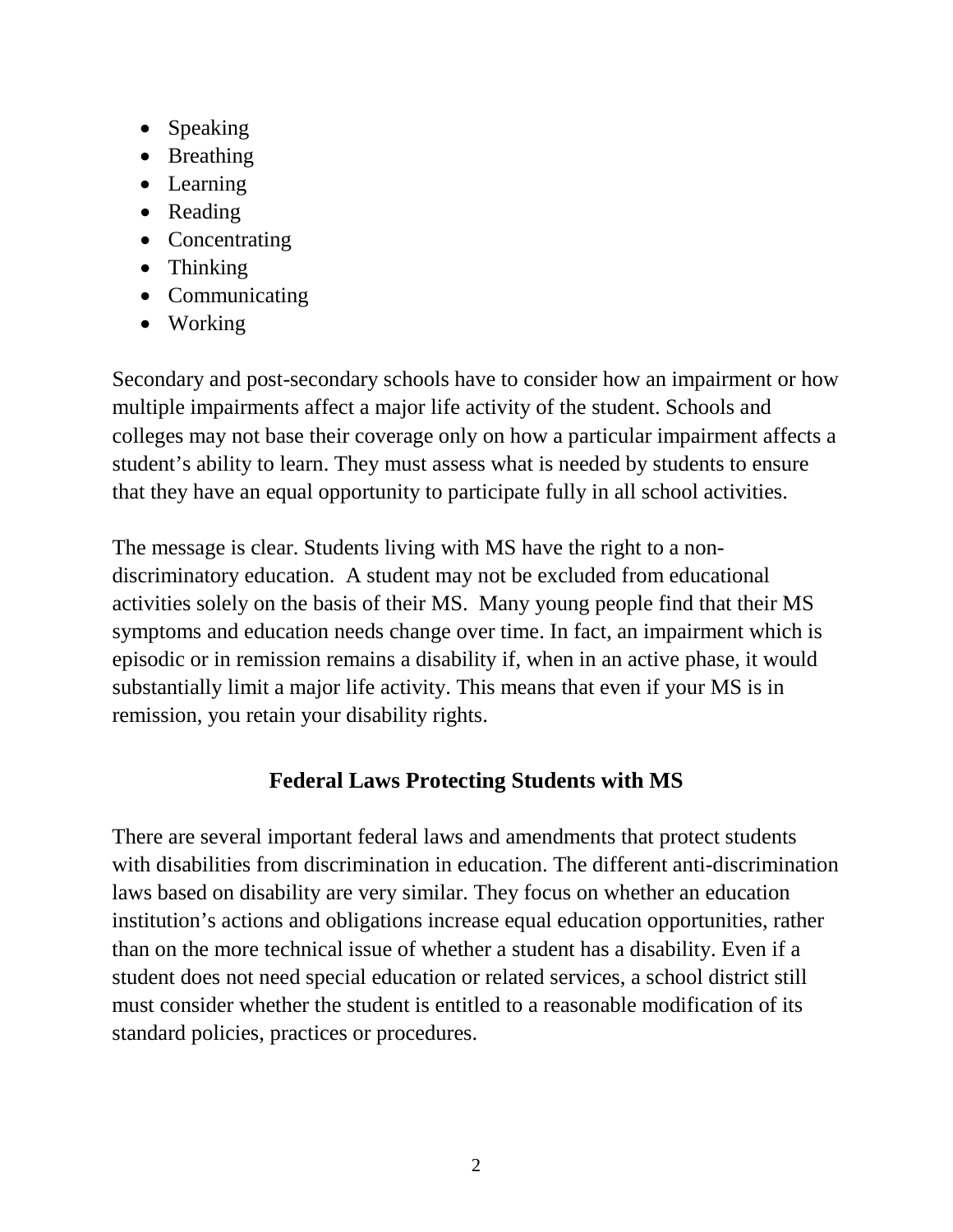One federal law is **Section 504 of the Rehabilitation Act of 1973 (Section 504)**, 1 which protects the rights of individuals with disabilities in programs and activities that receive federal financial assistance from the U.S. Department of Education. Section 504 states:

No otherwise qualified individual with a disability in the United States … shall, solely by reason of his or her disability, be excluded from the participation in, be denied the benefit of, or be subjected to discrimination under any program or activity receiving federal financial assistance.

Another federal law, **Title II of the Americans with Disabilities Act of 1990**   $(ADA)$ ,<sup>2</sup> prohibits discrimination on the basis of disability by state and local governments. It protects students with disabilities to the full range of state and local government services, programs and activities (including public schools), regardless whether these entities receive any federal financial assistance.

In 2012, Congress amended once again the **Americans with Disabilities Act Amendments Act** *(AA)* <sup>3</sup> The AA amends ADA and Section 504 by broadening the potential class of persons with disabilities and by significantly clarifying how the term "disability" is to be interpreted. The AA no longer puts the burden of proof on the student by requiring extensive documentation. The AA has shifted the inquiry from students proving a disability to making the school responsible to students' needs. For example, schools may not consider such mitigating measures as medications, prosthetic devices or assistive devices that are used to eliminate or reduce the effects of impairment in determining whether an individual has a substantially limiting impairment. Nor may a school claim that a student with good grades cannot have a disability. You may not be penalized merely because you are able to successfully cope with your disability.

School districts or universities may be found out of compliance with federal law when they violate any provision of Section 504, the ADA or the AA. Every public secondary school and virtually all post-secondary schools are subject to these laws. Your rights vary according to whether you are in secondary or post-secondary education. In turn, school districts and colleges have different anti-disability discrimination responsibilities to their students. These differences are explained in this pamphlet. There also is a section at the end of this brochure that tells you how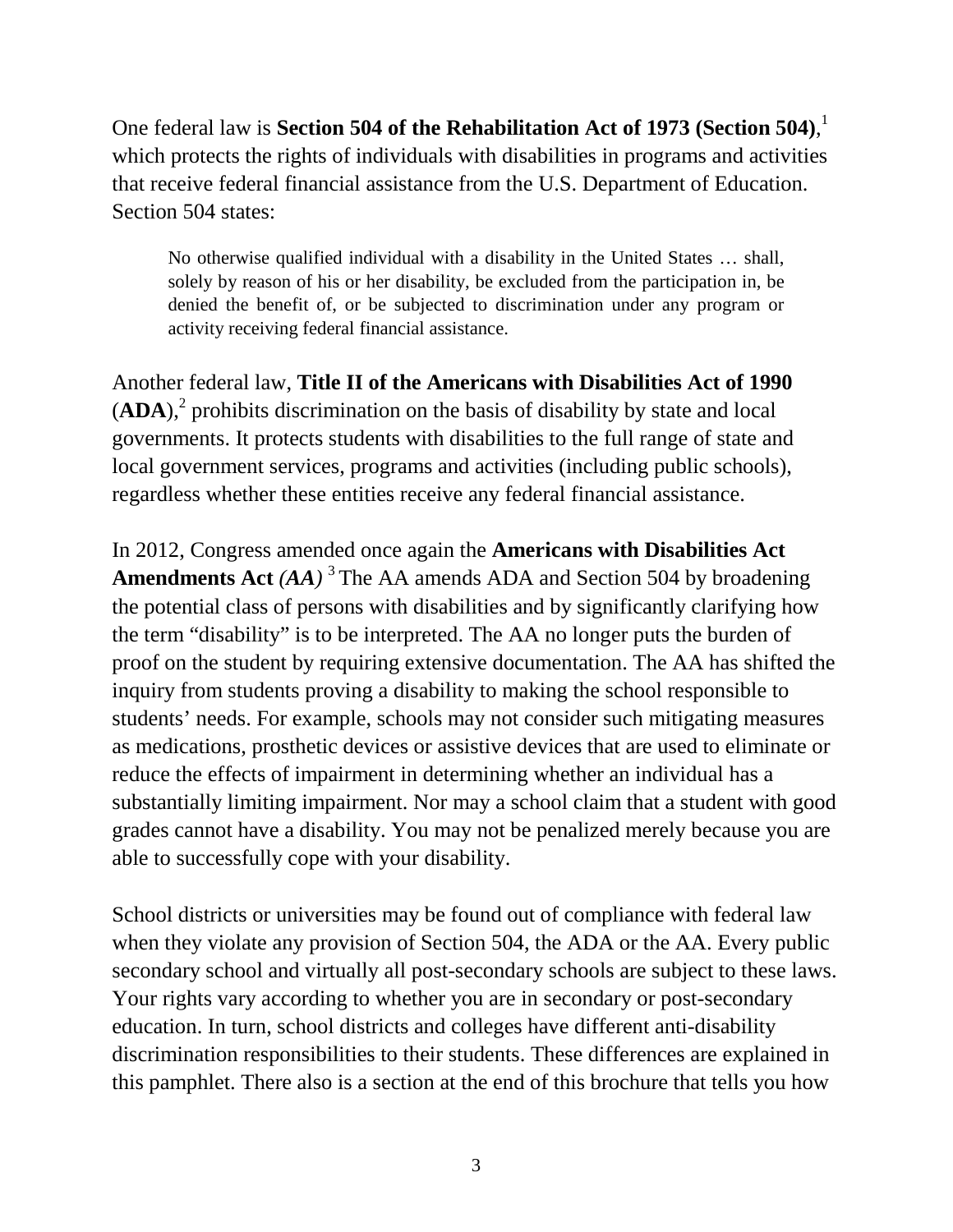to file a complaint with the U.S. Department of Education's Office for Civil Rights (OCR), which enforces Section 504, the ADA and the AA. Let's look at the rights and responsibilities of students and school districts in elementary and secondary schools, from pre-kindergarten through the senior year in high school.

## **Elementary and Secondary Schools: Pre-school, Elementary, Middle and High Schools**

Elementary and secondary schools, in contrast to higher education, have an obligation to identify students within their jurisdictions who have disabilities and who may be entitled to aids and services. The Section 504 regulation requires a school district to provide a "free and appropriate education" (**FAPE**) to any qualified students with a disability, regardless of its nature or severity. To ensure the provision of FAPE to school age children, a school district must establish standards and procedures for the evaluation and placement of students who need (or are believed to need) special education and/or related aids and services. The school uses tests, as well as teacher input, to evaluate the students' needs. After a school district identifies the education and related services needed by a student with a disability, it must develop a documented plan such as a Section 504 or an individualized education program (**IEP**) for the student. The school district must provide the services stated in the student's plan. The documented plan helps guarantee that your right to an appropriate education are met under Section 504 and the ADA.

If you are a student with a disability and have unique needs, your school district must meet your individual education needs as they do the needs of a non-disabled student. Your documented plan, such as a Section 504 or IEP, must reflect your school's evaluation and placement process. The district must prevent misclassification or inappropriate placement. A student with MS may have different needs at different times during schooling. Your documented plan must be flexible to meet these changing needs. If you need such services as regular or special education, or related aids and services, your school must provide them.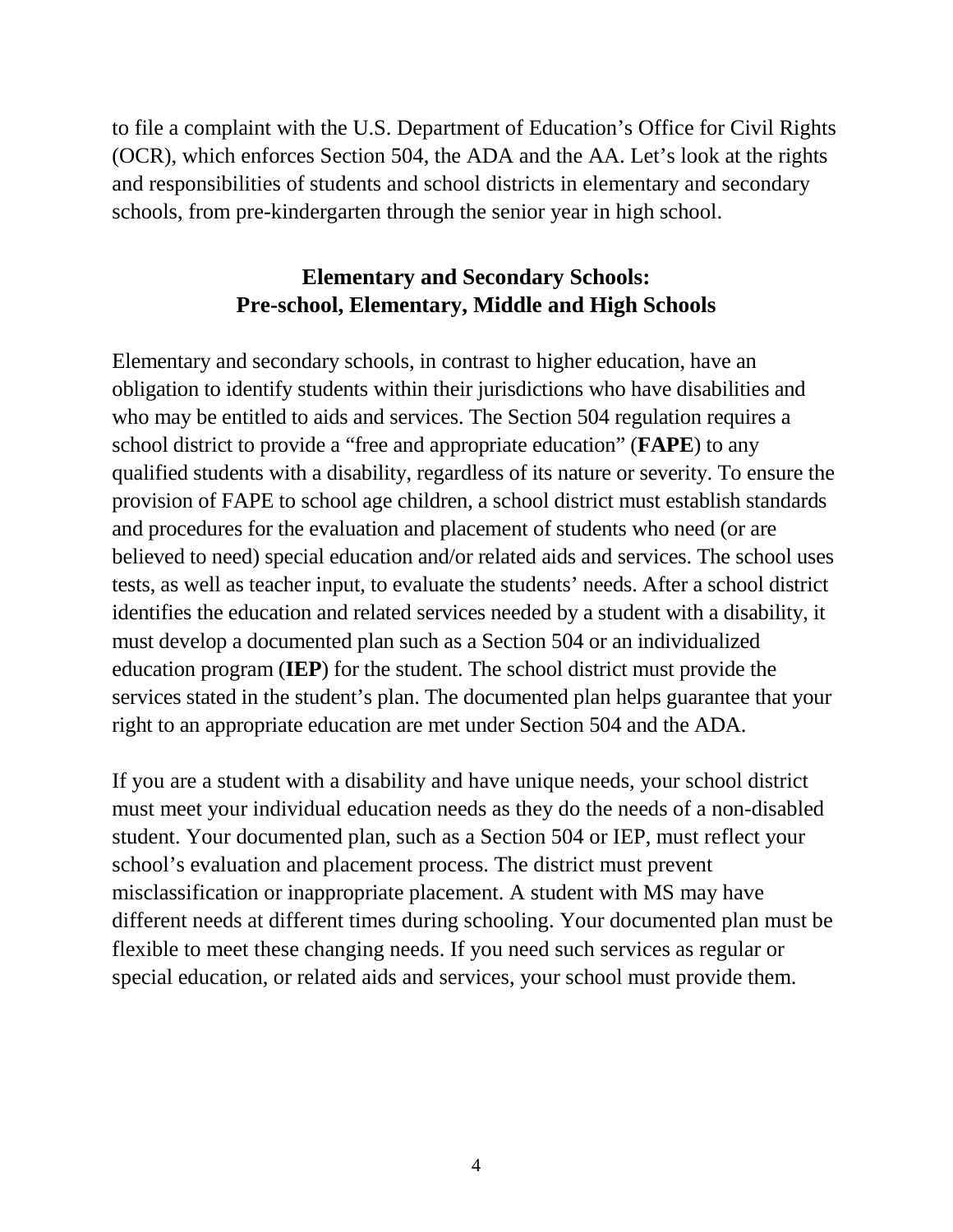### *Auxiliary Aids and Services*

There are many different kinds of auxiliary aids and services that your school (and later, college) may be required to provide. Some examples of these are listed below. These examples do not indicate that your school must obtain them for you, just as this list does not capture every example of auxiliary aids and services.

- Providing a school bus that stops directly at the residence of a student with a disability
- Providing recording devices or taped texts
- Providing Braille calculators, printers or typewriters
- Providing assistive listening systems
- Providing specialized gym equipment
- Providing calculators or keyboards with large buttons
- Providing a reaching device for library use
- Providing sign language interpreters
- Providing telecommunications devices for the hearing impaired
- Equipping school computers with screen-reading voice recognition or other adaptive software or hardware

When your special needs are evaluated, your secondary school must make sure that trained professionals administer the specific evaluation tests you take, and that these tests are valid for you by accurately reflecting what the test is supposed to measure. Your school should not place you in a class or program solely on the basis of an intelligence test. Both Section 504 and the ADA prohibit students with disabilities from being discriminatorily assigned to segregated classes or facilities. Even where a school district does not believe that a student needs special education or related services, it must still consider whether the student is entitled to a reasonable modification of its standard policies, practices or procedures. The school must also conduct periodic re-evaluations of your skills and abilities in order to meet your current needs. In addition, students who were in the past determined not to have a disability now in fact may be found to have a disability due to the broadening requirements of the ADA Amendments Act.

Your parents or guardians must be able to examine your records and to be notified of any evaluation or placement action. Parents or guardians must also be allowed a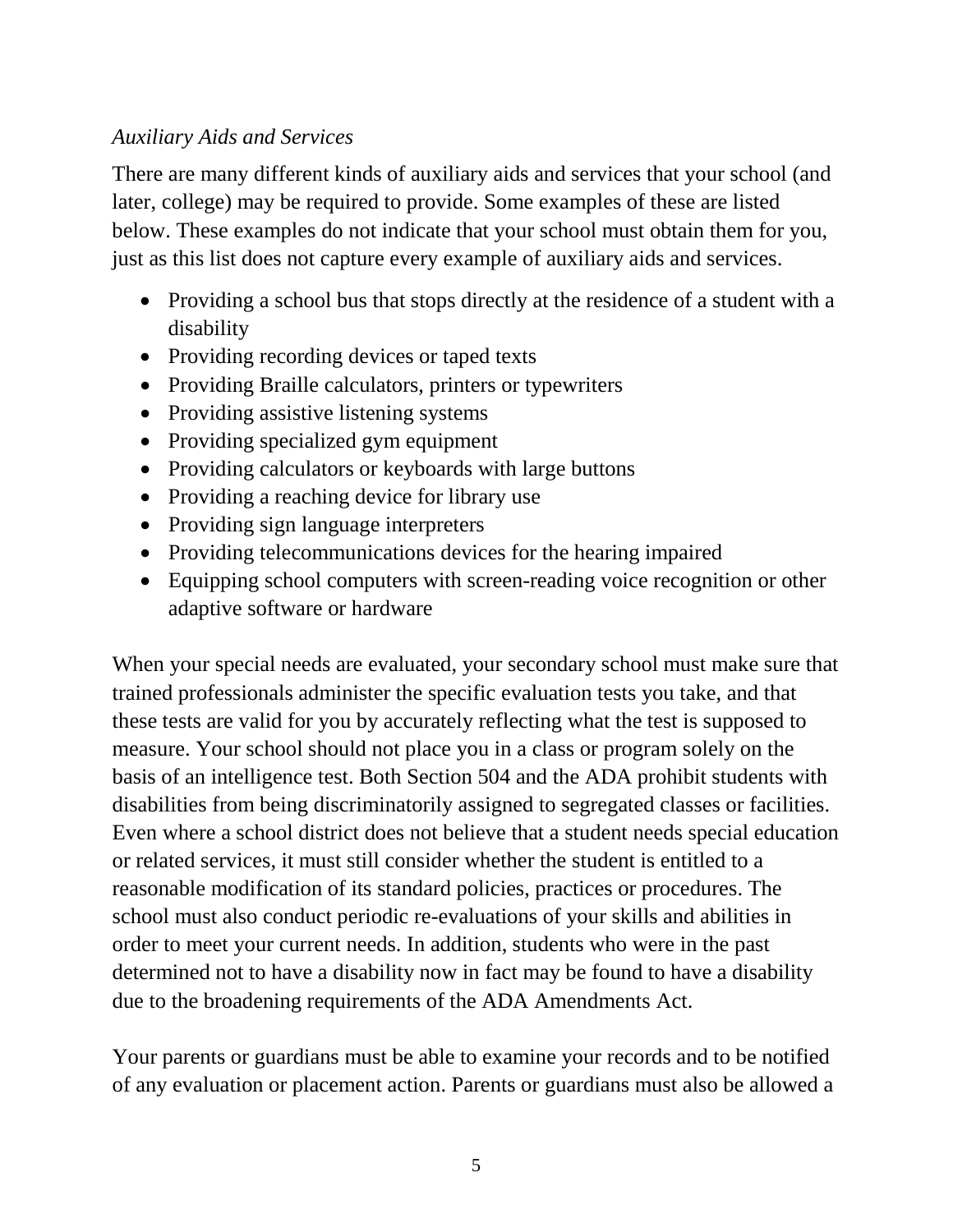formal hearing if they disagree with a school's decisions about your placement. If your parents or guardians disagree with the hearing decisions, your school must make a review procedure available to you, and your parents or guardians.

The services you receive because you have a disability related to MS must be comparable to the quality of services provided to non-disabled students. Your teachers must be trained in the instruction that you need, and this instruction must be held in accessible facilities. Appropriate materials and equipment must be available to you. Students with MS who are otherwise able must not be barred from participating in extracurricular activities or non-academic services merely on the basis of their disability. These activities and services may include physical education and recreational athletics, recreational activities, groups or clubs, health services, transportation, referral to agencies that provide assistance to students with disabilities, and student employment.

If, for a valid reason, you require programs or facilities not available at your home school, you still have the right to a free and appropriate education. Your home school is responsible for valid costs involved with your transfer to and education at another school, whether it is public or private. Your home school must take into account the distance between your house and the alternative school.

Your career counseling must be based on your abilities rather than on your disabilities. School counselors and other staff must not advise students to make any education choices that restrict career objectives merely on the basis of any disability that you might have as a result of MS.

If you do not show clear signs of a disability, you may have heard someone comment, "You don't look as if you have MS." But some of us living with MS may have such hidden disabilities as fatigue, which may not be apparent to education professionals. However, Section 504 protects students with hidden disabilities just as it protects students who have disabilities that are easily recognized.

For example, students with fatigue may be wrongly perceived as lazy if they cannot study or concentrate on their schoolwork. They and their parents or guardians have the right to notify school counselors or others of their hidden disabilities so that they receive appropriate services in and out of the classroom. If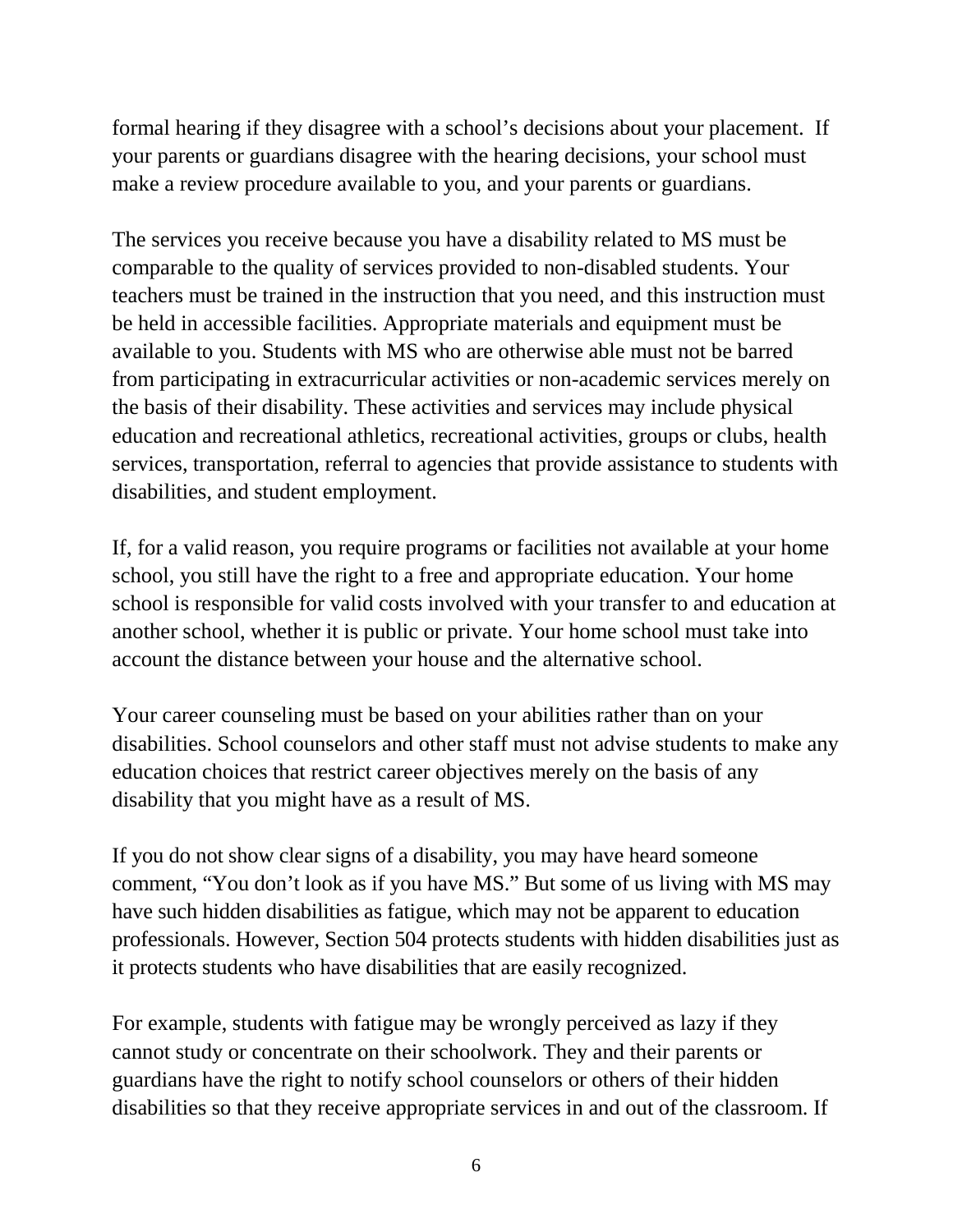you have MS-related fatigue, you may need to take your more difficult classes in the morning rather than in the afternoon. If you have difficulty walking or climbing stairs because of fatigue or a walking impairment, you should be given more time to travel between classes, or be allowed to use an elevator normally restricted to teachers, or be given a special parking space that is close to your school building.

# **Applying to College**

There is no reason that high school students with MS should not continue education beyond the high school diploma. Your education after high school may include career and technical schools, two-year colleges or four-year colleges and universities. Later, you may wish to apply to graduate or professional universities. Undoubtedly, you will take high-stake standardized tests as part of your admission process for college or any other post-secondary school.

Some students with MS may have a disability that puts them at a disadvantage when they take standardized tests. Federal law allows a student with a disability to ask for needed changes to testing conditions as long as the changes requested do not fundamentally alter what is tested or create undue financial or administrative burdens. If you need a testing accommodation, you should contact the organization that administers the any exam needed for college admission. For example, the standard tests for college admission are the SAT (administered by The College Board) and the ACT (administered by ACT, Inc.).You will need to provide the test-maker with documentation of your disability and explain your need for any changes in testing conditions.

### *Testing Accommodations*

Some examples of testing accommodations are:

- The use of a sign-language interpreter for spoken directions
- Preferential seating
- Large print
- Tape-recorded responses
- Entering answers in the test booklet for you
- Fewer questions on each page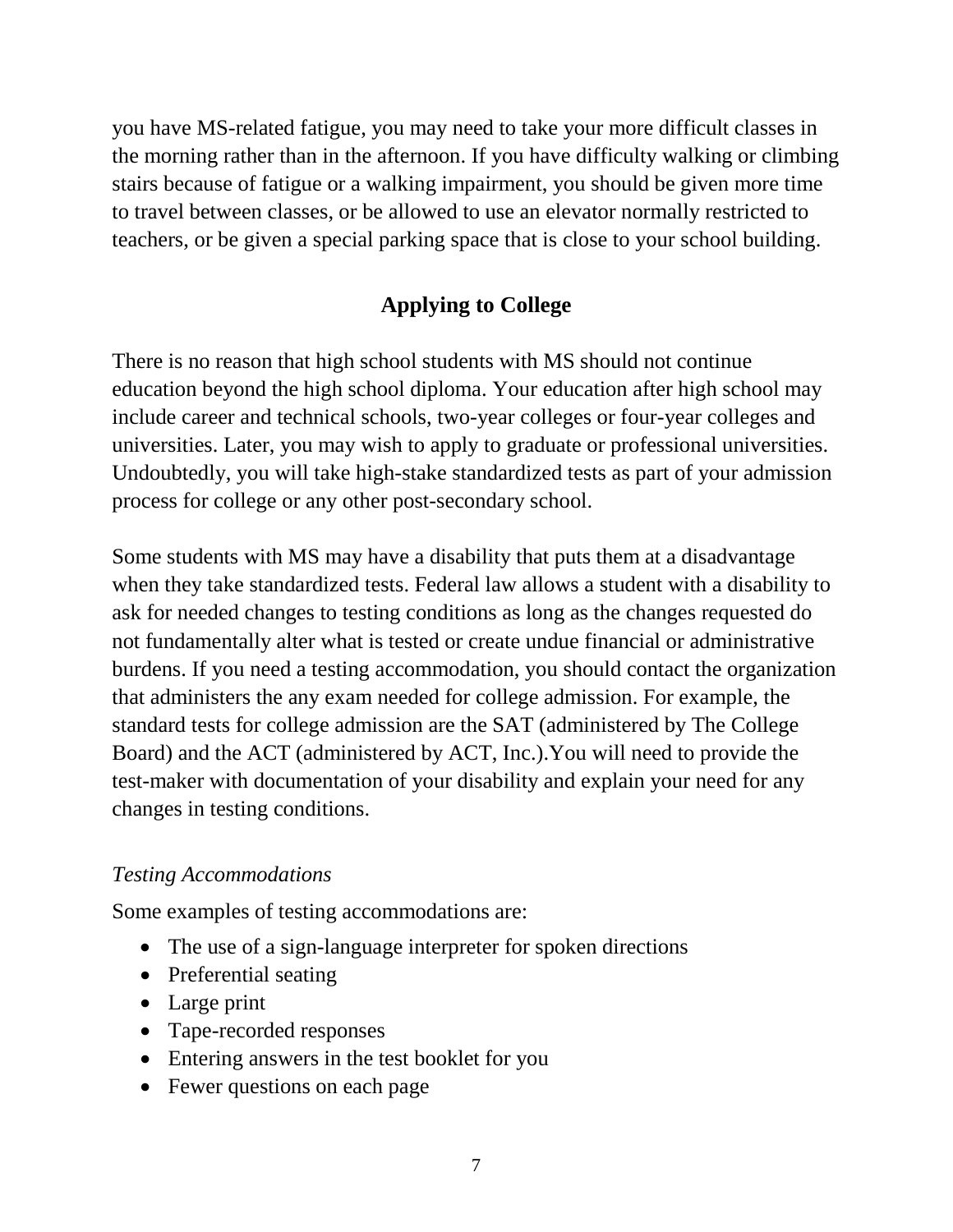- Small group setting
- A private room
- Testing over several sessions
- Extended testing time
- Frequent breaks
- Braille

Generally, colleges and universities are not permitted to make pre-admission inquiries about your disability status. Nor are you required to inform the college of your disability during the admission process. When you apply to college or graduate school, a post-secondary school may not ask you such a question as "Describe your health" or "Have you been hospitalized for a medical condition in the past five years?" The only time a college or university is permitted to make a pre-admission inquiry about your disability status is when the college is taking remedial or voluntary action because of its past history of disability discrimination. Nor are you ever required to notify your college of your disability before or after college admittance unless you need academic adjustments, accessible housing or other accessible facilities, or disability-related aids and services.

If you meet the essential requirements for admission, a college may not deny admission simply because you have a disability. Nor may you be denied admission to a particular major or program within the college simply because you have a disability. For example, you may not be denied admission to medical school merely because you have MS. However, a college or university may deny admission to any student, disabled or not, who does not meet essential requirements for admission such as grade point average.

A post-secondary student with MS has rights and responsibilities just as an education institution has its own rights and responsibilities. The best thing that you can do for your future is to know your disability rights as you travel upward through your school years. Post-secondary schools must provide you with academic adjustments, including auxiliary aids and services, to ensure that they do not discriminate on the basis of disability. The responsibility of post-secondary schools toward students with disabilities differs significantly from those of school districts, even though Section 504 applies to them both. The more that you know about your responsibilities before you go on to college, the better are your chances to succeed.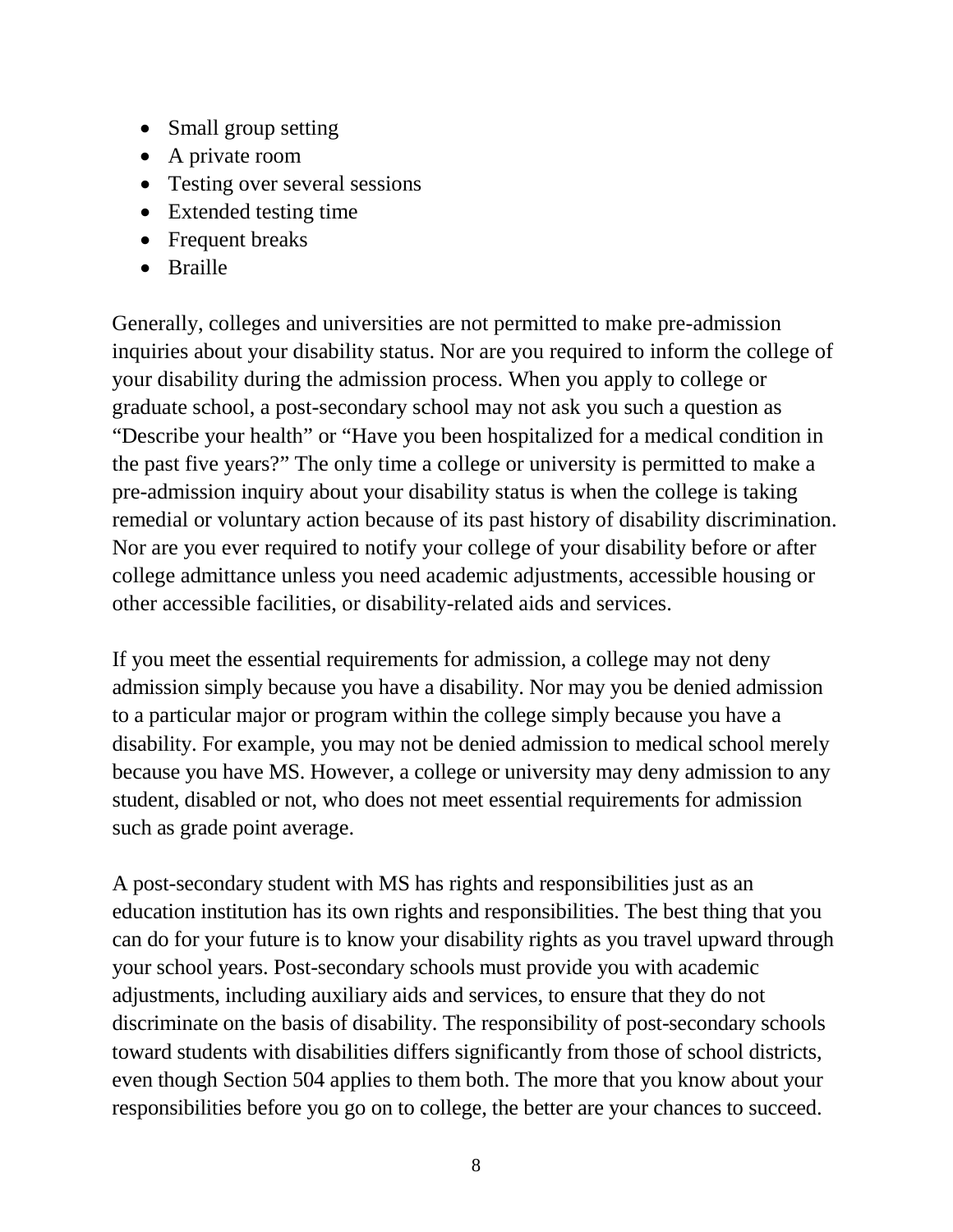# *Academic Adjustments and Auxiliary Aids and Services*

Unlike elementary and secondary schools, your college is not required to provide you with a free and appropriate education. Instead, these higher education schools must provide appropriate academic adjustments to ensure that that they do not discriminate on the basis of disability. There are many different kinds of academic adjustments and auxiliary aids and services that your college may be required to provide. Some examples of auxiliary aides and services are listed earlier in the *Elementary and Secondary Schools* section of this brochure. These examples and the ones that follow do not indicate that your college must obtain them for you, just as this list does not capture every example of academic adjustments and auxiliary aids and services. Some examples are:

- Arranging for priority registration
- Reducing your course load, even if it means attending college part-time
- Substituting one course for another
- Providing readers
- Providing videotext displays
- Providing television enlargers
- Providing talking calculators
- Providing electronic readers
- Providing telephone handset amplifiers
- Providing closed caption decoders
- Providing open and closed captioning
- Providing voice synthesizers
- Providing a reaching device for library use
- Providing raised–line drawing kits
- Providing sign language interpreters
- Providing telecommunications devices for the hearing impaired
- Providing extended time for testing
- Offering you a TTY in your dormitory if other students are provided with telephones

Colleges are not required to provide such personal devices and services as help in bathing, dressing or other personal care; readers for personal use or study; or tutoring. However, if your college offers tutoring to the general student population it must ensure that tutoring services are also available to students with disabilities.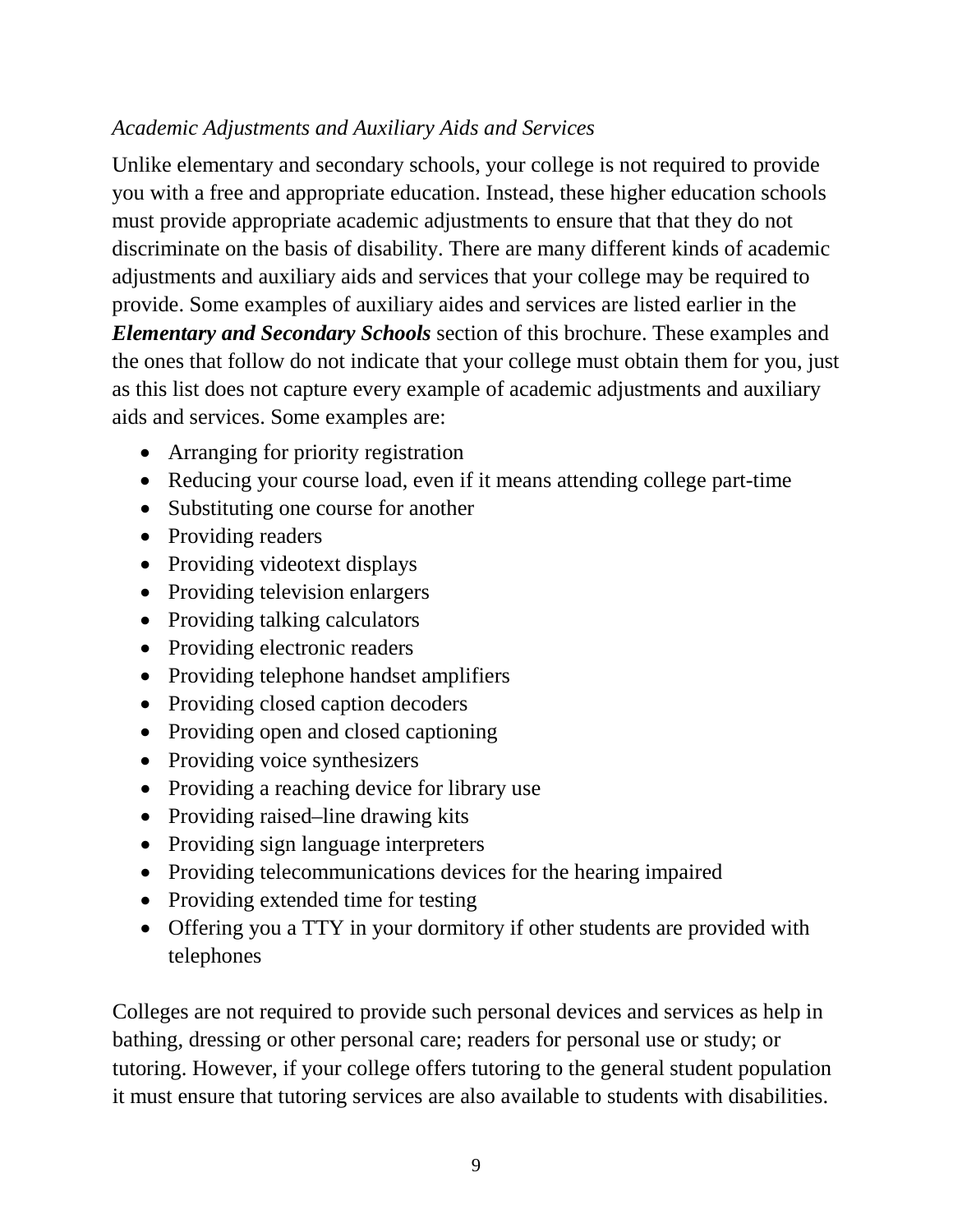As when you were in elementary and secondary school, you may try contacting your state vocational rehabilitation agency to assist your college in providing auxiliary aids and services.

Colleges and universities may not treat a foreign student with disabilities differently than American students. In addition, post-secondary colleges or universities must provide auxiliary aids and services for a non-degree student who may be auditing classes or otherwise are not working for a degree.

If you will need assistance of any kind, it is useful to let your college know about your disability needs as soon as possible so that you are assigned to accessible facilities and receive needed academic adjustments and auxiliary aids. It is up to you to inform your college that you have a disability and need academic adjustments. Post-secondary schools are not required to identify you as having a disability nor are they required to assess your needs. That responsibility is your own. Do not wait until you have taken an examination or turned in an important paper and are dissatisfied by your grade before informing the college of your disability.

You must also follow reasonable procedures to request an academic adjustment. Look at your college's website or ask a staff member who specializes in assisting students with disabilities. Any college admissions or administrative staff member should be able to identify this person for you. Please remember to request any academic adjustments that you need from your college as early as possible, as some adjustments and services may require more time than others to provide.

Keep in mind that if you seek academic adjustments or auxiliary aids and services, each college or university may set its own reasonable standards for documentation to demonstrate disability and need. However, the college's standards must comply with Section 504 and the ADA. Try to work with the staff at your post-secondary school so that they understand your needs. Be friendly rather than adversarial.

Of course, your IEP or Section 504 plan will help identify services that were effective for you in elementary and secondary school; however, your IEP or Section 504 plan generally is not sufficient documentation to support either the existence of a current disability or the need for academic adjustment. You may be asked to provide additional documentation as your needs may now be different from when you were younger.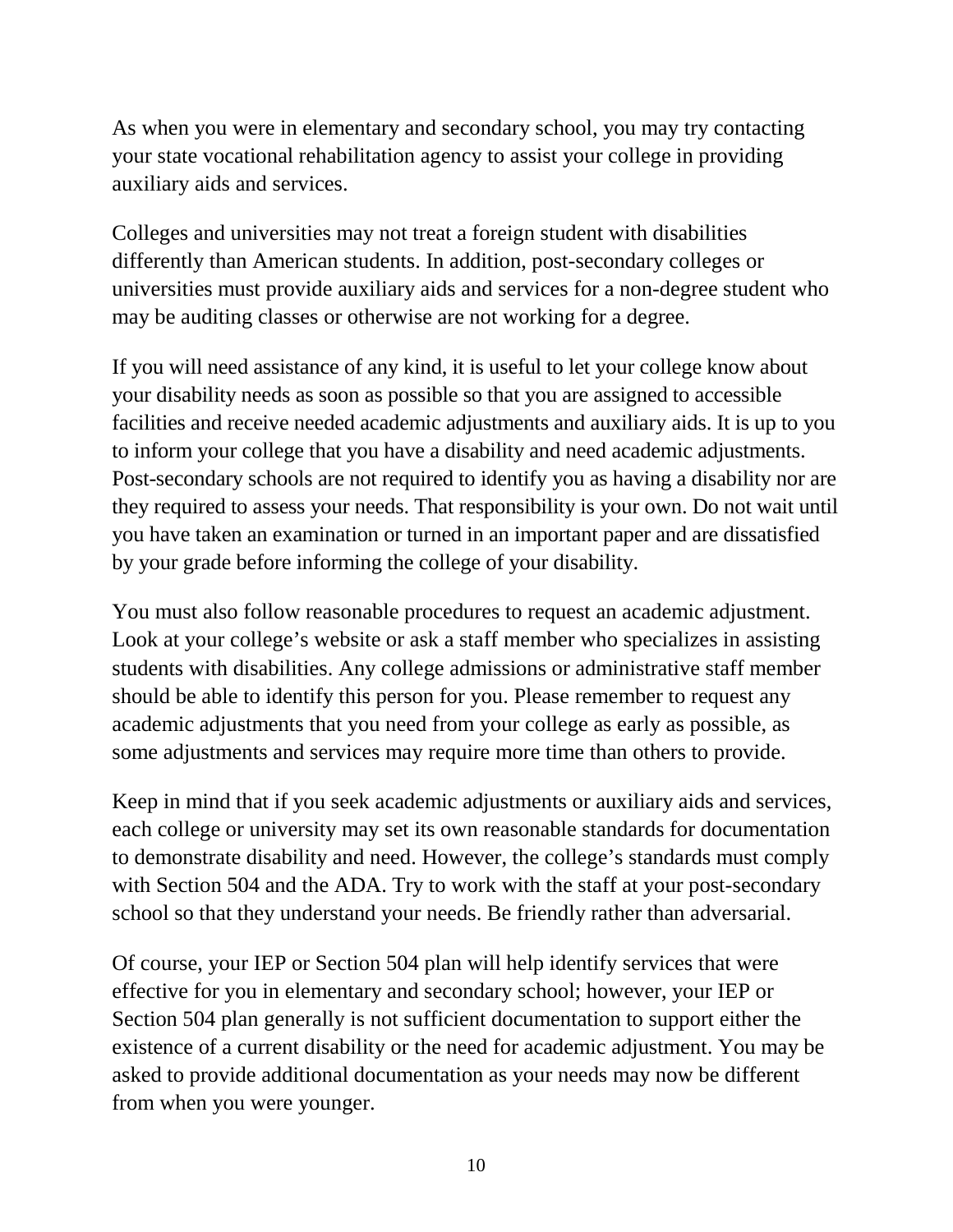If you offer documentation that is considered insufficient by your college, its officials should tell you in a timely manner what other information is needed. If you need a new evaluation, you and your parents are responsible for paying for it. Your state vocational rehabilitation agency may assist you with these costs if you qualify under its financial guidelines. It is also important to note that your postsecondary school does not have to lower or substantially modify its essential academic requirements in order to meet your needs.

If you request a specific auxiliary aid, your college should give your specific request primary consideration. The college can opt to provide alternative aids or services if these are deemed effective. However, your college may refuse to give you an aid or service that would fundamentally alter the nature of its program or activity. It also may refuse to provide an aid or service if that provision would place an undue burden on the college.

Students with disabilities may not be charged more for participating in programs or activities than students who do not have disabilities. In general, colleges may not condition their provision of an academic adjustment on the availability of funds. Nor may post-secondary schools refuse to spend more than a certain amount of money to provide appropriate academic adjustments. Neither can they refuse adjustments because other providers of services may exist, although your college may help you obtain reimbursement from such outside agencies as a state vocational rehabilitation agency. The college retains ultimate responsibility for providing aids and services and for any costs associated with providing them.

You should also tell your post-secondary school if you believe that the academic adjustments that you have been provided do not seem to be effective. Work with your schools the best you can to resolve any problems. If you believe that your education institution is not complying with Section 504 or the ADA, contact the staff person who specializes in compliance with federal anti-discrimination laws. These staff members may be called the Section 504 Coordinator, the ADA Coordinator, or the Disability Services Coordinator.

Any post-secondary school must have an established grievance procedure. The grievance procedure must allow you to raise your concerns fully and fairly. It also must provide for a prompt and equitable resolution of complaints. If you believe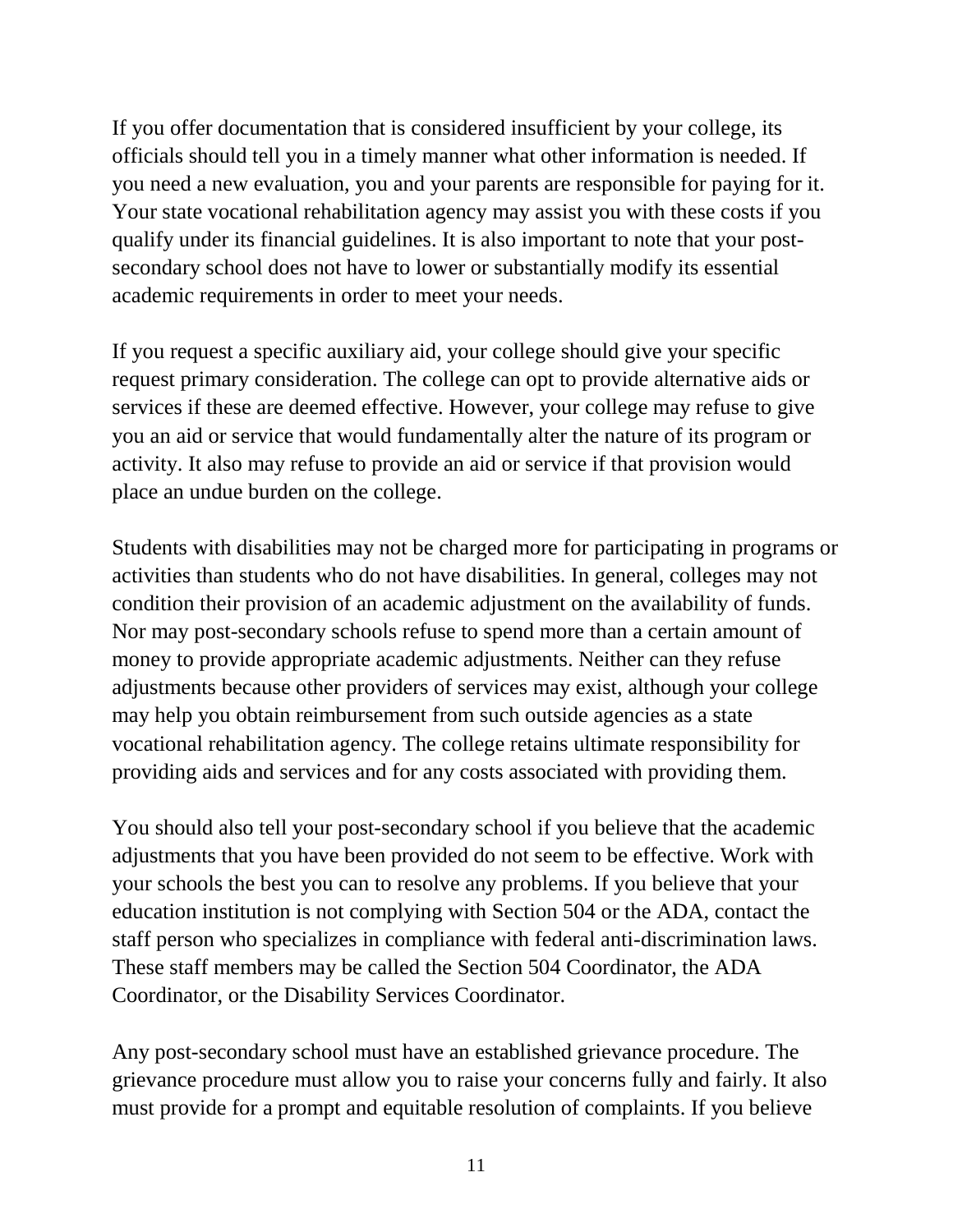that your college's grievance procedure has not adequately addressed your concerns, or if you wish to pursue alternative methods to address your questions as to whether the grievance procedure was equitable, you may file a complaint through the Office for Civil Rights at the U.S. Department of Education. Or, you may bring suit in court against your college. Please realize that if you are able to work successfully with college administrators, your needs may be met more quickly than if you rely on filing a federal complaint or suing in court.

#### **Make Yourself an Advocate for Your Education Rights**

*Know your rights.* The most essential factors in your educational success will be your advocacy on your own behalf and your positive attitude. Know your antidiscrimination civil rights and work collaboratively with the disability coordinator at your school or college. Understand your strengths and weaknesses as well as any limitations that you may have. Know something about how MS affects you. Be able to communicate what you need to overcome the effects of your disability and which adjustments might work for you in specific situations.

*Be prepared.* Remember that students with disabilities should expect to complete all course requirements. In order to meet such course requirements as assignments and exams, you will need to identify the essential academic and technical standards that are required for admission and necessary for your chosen program or major. Students with disabilities should understand that while federal disability laws guarantee them an equal opportunity to participate in education, these laws do not guarantee that students will achieve outcomes such as outstanding grades or an automatic graduation diploma or degree.

*Check with your high school counselor before you enroll in classes*. All students applying to higher education are expected to meet that institution's essential standards. Students with disabilities must take a high school curriculum that will prepare them to meet these college standards. If you need assistance, talk to your high school guidance counselors or state vocational rehabilitation agency counselors to help plan your curriculum.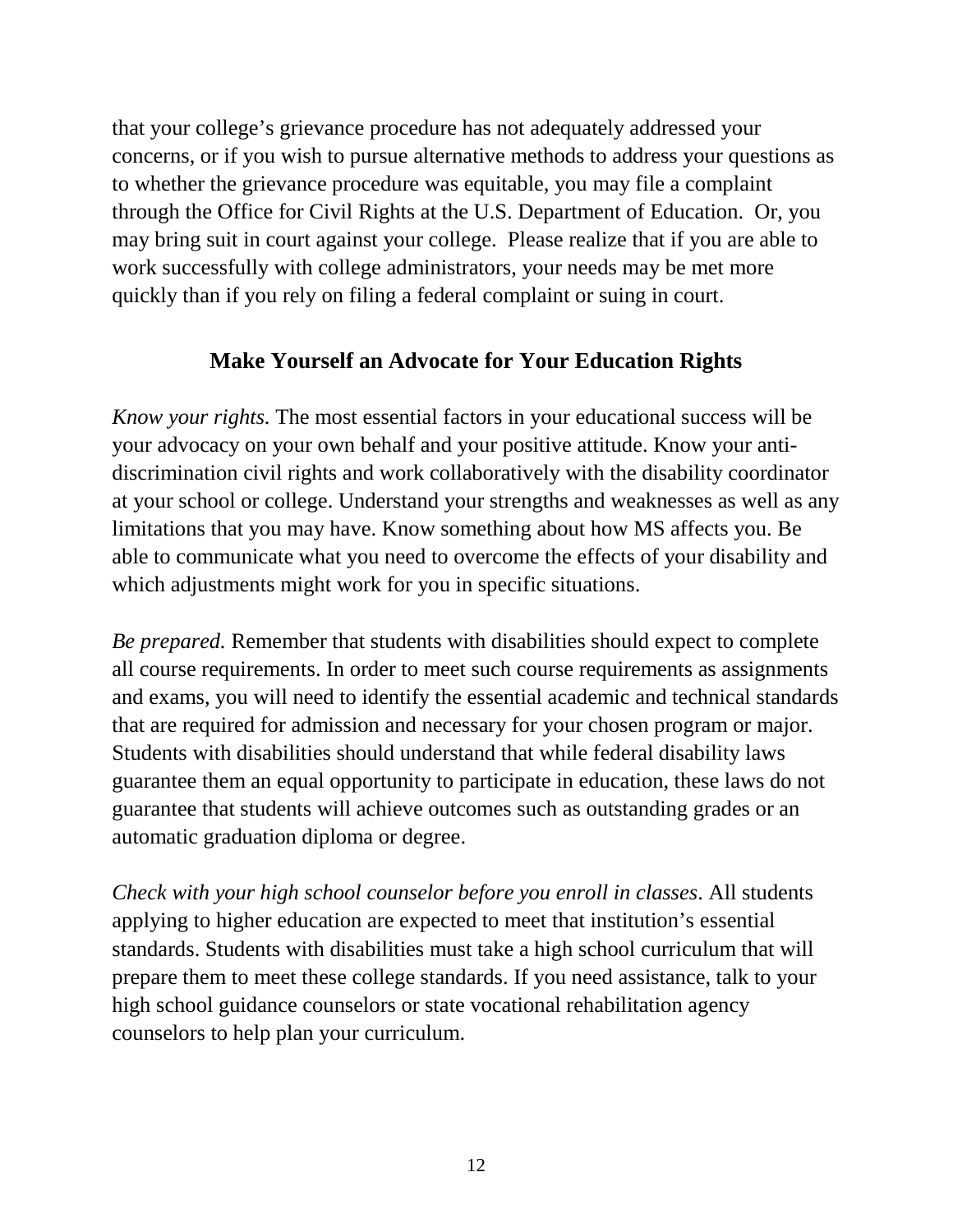*In high school, focus on math, science, writing and computer skills.* The ability to write well and to have good science and math skills are important education factors. If you need assistance in improving your study skills, talk to your counseling staff. In addition, learning computer skills will be essential to your life, in school and out of school. If you have a disability-related issue that interferes with learning computer skills, assistive technology can help you.

*Take summer preparatory classes.* If you are planning to enter a college or university after high school, consider taking a preparatory program. Some postsecondary education colleges and university have summer programs in which students can participate while they are still in high school or after high school graduation. This type of program would ease your transition to college. Your high school counselors can assist students with disabilities by identifying local preparatory programs.

*Be involved.* Many students experience social isolation in their first year of college. If possible, become involved with campus activities. Be sure to attend orientation programs and become involved with the clubs or activities in which you are interested.

Your education is key to your success and pleasure throughout your life. Any disability you experience need not prevent you from gaining a full and satisfying educational experience. Know your rights and responsibilities, take advantage of the assistance available to you and rely on the counsel of those who have traveled this path before you. You are not alone and, with hard work, you can succeed!

\_\_\_\_\_\_\_\_\_\_\_\_\_\_\_\_\_\_\_\_

 $1$  The U.S. Department of Education's regulation implementing Section 504 of the Rehabilitation Act of 1973, 34 C.F.R. Part 104, as amended.

 $2^{\circ}$  The U.S. Department of Justice's regulation implementing Title II of the Americans with Disabilities Act of 1990, 28 C.F.R. Part 35, as amended.

<sup>&</sup>lt;sup>3</sup> The Americans with Disabilities Act Amendments Act of 2008, Pub. L. No. 110-325, 122 Stat. 3553 (2008).